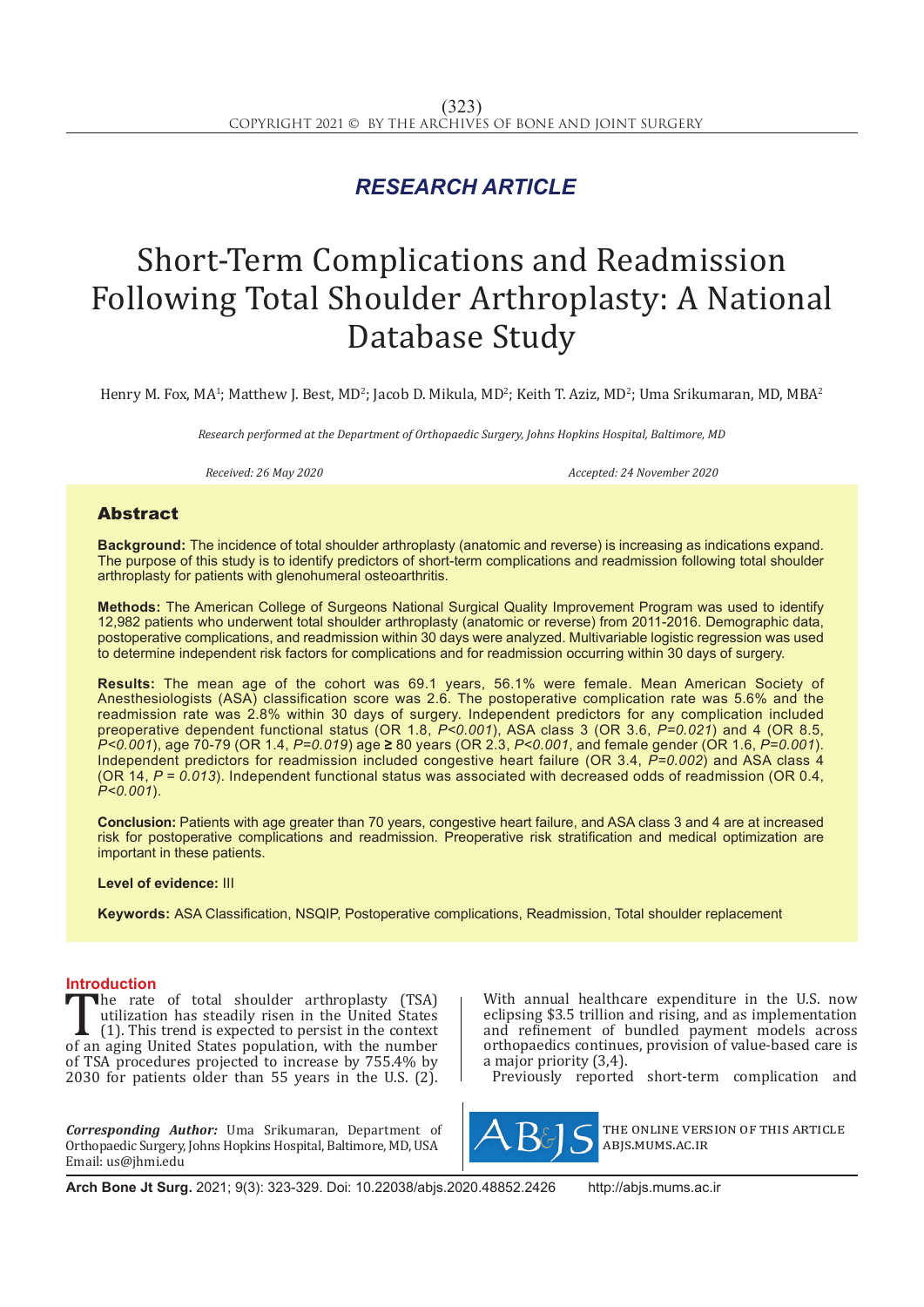THE ARCHIVES OF BONE AND JOINT SURGERY. ABJS.MUMS.AC.IR TSA SHORT TERM COMPLICATIONS

VOLUME 9. NUMBER 3. MAY 2021

readmission rates for TSA vary substantially across both database studies and case series (5–10). A range of conditions have been associated with adverse outcomes. Peripheral vascular disease has been shown to be an independent predictor for any postoperative complication while age and dependent functional status have been shown to be independent predictors of unplanned 30 day readmission and severe adverse events (7, 10, 11). Furthermore, a history of cardiac disease has also been shown to be a strong predictor of major morbidity or mortality (5,10,12). However, the literature is lacking data on national trends from the past several years, and with perpetual growth in TSA utilization rates it is unclear whether patient-related factors such as age, comorbid illness, and ASA class continue to predict adverse outcomes.

Given the rise of value-based care in the context of bundled payment, the purpose of this study was to quantify the contemporary 30-day rates of postoperative morbidity and mortality after TSA using a large sample of patients. We hypothesized that an increased burden of comorbid medical conditions would be associated with increased risk of complications and readmission after TSA.

## **Materials and Methods**

#### *Data Source*

This retrospective study included patient information from the American College of Surgeons National Surgical Quality Improvement Program (NSQIP) database, from 2011 to 2016. Institutional Review Board approval was not required, as the NSQIP database contains deidentified patient information. The NSQIP and participating hospitals have not verified the statistical validity of the data analysis herein, and are not responsible for the conclusions derived by the authors of this study. Within the NSQIP database, data on surgical patients is prospectively collected. Data includes the surgical procedure performed, preoperative risk factors, and complications within 30 days of surgery. Clinical staff undergo chart review and contact patients after surgery to ensure the accuracy of data collection, and a 95% success rate in inter-rater reliability and data catchment has been demonstrated (13).

#### *Cohort Selection*

Patients who underwent total shoulder arthroplasty between 2011-2016 were identified from the NSQIP database using Current Procedural Terminology (CPT) code 23472 for TSA. Patient demographic information and comorbid conditions were identified and extracted. The demographics in this study include age, sex, and body mass index (BMI, derived from height and Medical comorbidities were also extracted. Additional data collected included American Society of Anesthesiologists (ASA) class, preoperative functional status, and length of hospital stay. Functional status is defined as the ability to perform activities of daily living (ADLs)—such as bathing, feeding, dressing, toileting, and mobilizing—during thirty days prior to surgery (14). Patients are characterized as either "dependent" or "independent", whereby dependent patients require

partial or full assistance in executing ADLs.

#### *Postoperative outcome variables*

Postoperative complications included myocardial infarction, cardiac arrest, pulmonary embolism, deep venous thrombosis, stroke/cerebrovascular accident, renal failure, sepsis, septic shock, surgical site infection, pneumonia, urinary tract infection, reintubation, death, or readmission within 30 days. We also elected to include the rate of blood transfusion in our complication rate, which diverged from prior NSQIP studies in which rate of blood transfusion was neither extracted nor included in the reported complication rates (7, 10).

#### *Statistical analysis*

All data were summarized using descriptive statistics. Group comparisons were performed with Student's t-tests for continuous variables and chi-square tests for categorical variables. Univariate and multivariable logistic regression models were constructed to assess the association of demographic data or comorbid illness with post-operative complications and readmission. Variables included in the multivariable logistic regression were age, body mass index, operative time, length of hospital stay, diabetes, smoking, dyspnea, chronic obstructive pulmonary disease, renal failure, dialysis, bleeding disorder, transfusion, ASA class, functional status, and gender. Results are presented as odds ratios (ORs) with 95% confidence intervals (CIs). Significance was set at  $P < 0.05$ . Statistical analysis was performed using SPSS, version 23, software (IBM Corp. Released 2015. IBM SPSS Statistics for Windows, Version 23.0. Armonk, NY: IBM Corp.).

#### **Results**

#### *Sample Characteristics*

We identified 12,982 patients who underwent primary TSA from 2011 to 2016. Mean patient age was 69.1 years, with 43.9% male patients and 56.1% female [Table 1]. As categorized by ASA classification, most patients were ASA 2 (43.9%) or ASA 3 (51.4%), with a mean ASA classification of 2.6 [Table 1].

| Table 1. Characteristics of patients undergoing primary TSA                                 |                 |               |  |  |  |
|---------------------------------------------------------------------------------------------|-----------------|---------------|--|--|--|
| Demographic data of patients undergoing primary total shoul-<br>der arthroplasty (N=12,982) |                 |               |  |  |  |
|                                                                                             | Variable        | $\frac{0}{0}$ |  |  |  |
| Age                                                                                         |                 |               |  |  |  |
|                                                                                             | Average (years) | 69.1          |  |  |  |
|                                                                                             | <60             | 15.3          |  |  |  |
|                                                                                             | 60-69           | 34.3          |  |  |  |
|                                                                                             | 70-79           | 36.4          |  |  |  |
|                                                                                             | $\geq 80$       | 14.0          |  |  |  |
| BMI                                                                                         |                 |               |  |  |  |
|                                                                                             | < 18.5          | 0.9           |  |  |  |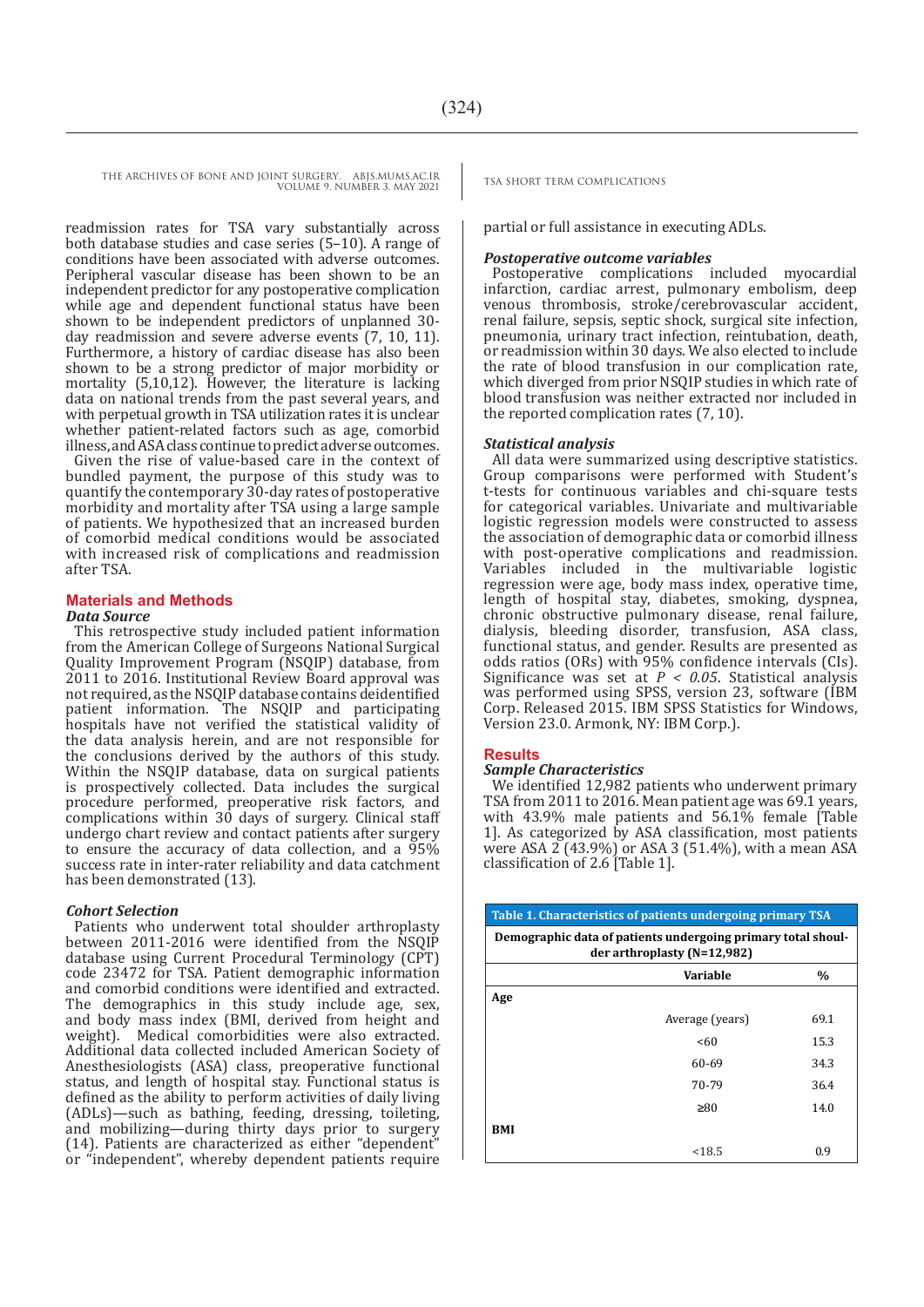**Table 1. Continued** 18.5-24.9 16.2 25-29.9 32.3 30-34.9 25.9 35-39.9 13.9 **≥**40 10.3 **ASA Class** 1 1.8 2 43.9 3 51.4 4 2.8 **Sex** Male 43.9 Female 56.1 **Functional Status** Independent 96.8 Dependent 3.2 **Diabetes** 17.4

**CHF** 0.5 **Renal Failure** 0.1 **Bleeding Disorder** 2.8 **Length of stay Average (days)** 2.0 **Readmission rate** 2.8

#### *Postoperative Complications*

The overall 30-day readmission rate was 2.8%, and the postoperative complication rate was 5.6%. The most common complications were blood transfusion (3.5%) urinary tract infection (0.7%) pneumonia (0.5%) deep venous thrombosis (0.3%) and pulmonary embolism (0.3%). Death occurred in 0.2% of patients [Table 2]. Independent predictors for any complication included preoperative dependent functional status (OR 1.8, *P<0.001*), ASA class 3 (OR 3.6, *P=0.021*) and 4 (OR 8.5, *P<0.001*), age 70-79 (OR 1.4, *P=0.019*) and **≥** 80 years (OR 2.3, *P<0.001*, and female gender (OR 1.6, *P<0.001*) [Table 3]. Independent predictors for readmission included congestive heart failure (OR 3.4, *P=0.002*) and ASA class 4 (OR 14, *P=0.013*) [Table 4]. Independent functional status was associated with decreased odds of readmission (OR 0.4, *P<0.001*).

#### **Discussion**

In this study, the largest multicenter study on this topic to date, we found that patients **≥** 70 years of age are at significantly increased 30-day risk for complications and patients **≥** 80 years are at increased risk for hospital readmission. This reiterates the need for careful risk

### **Table 2. Complications for patients undergoing primary TSA Complications in patients undergoing primary total shoulder arthroplasty (N=12,982) Complication Incidence (%)** Death 0.2  $DVT$  0.3  $PE$  0.3 Transfusion 3.5  $M1$  0.2

#### **Table 3. Logistic regression for predictive factors of nonreadmission complications**

UTI  $0.7$ Pneumonia 0.5 Stroke/CVA 0.1

**Logistic regression for complications in patients undergoing primary total shoulder arthroplasty (N=12,982)**

| Variable                           |                | <b>OR</b>     | 95% CI       | P value |
|------------------------------------|----------------|---------------|--------------|---------|
| Age                                |                |               |              |         |
|                                    | Age $<60$      | 1 (Reference) |              |         |
|                                    | Age 60-69      | 0.98          | $0.7 - 1.3$  | 0.916   |
|                                    | Age 70-79      | 1.4           | $1.1 - 1.9$  | 0.019   |
|                                    | Age $\geq 80$  | 2.3           | $1.7 - 3.2$  | < 0.001 |
| BMI                                |                |               |              |         |
|                                    | < 18.5         | 1 (Reference) |              |         |
|                                    | 18.5-24.9      | 0.9           | $0.5 - 1.8$  | 0.859   |
|                                    | 25-29.9        | 0.7           | $0.4 - 1.3$  | 0.267   |
|                                    | 30-34.9        | 0.7           | $0.4 - 1.3$  | 0.272   |
|                                    | 35-39.9        | 0.6           | $0.3 - 1.1$  | 0.088   |
|                                    | $\geq 40$      | 0.5           | $0.3 - 1.0$  | 0.052   |
| <b>ASA Class</b>                   |                |               |              |         |
|                                    | 1              | 1 (Reference) |              |         |
|                                    | $\overline{2}$ | 1.9           | $0.7 - 5.7$  | 0.231   |
|                                    | 3              | 3.6           | $1.2 - 10.5$ | 0.021   |
|                                    | 4              | 8.5           | $2.8 - 26.0$ | < 0.001 |
| Female                             |                | 1.6           | $1.3 - 1.9$  | < 0.001 |
| <b>Diabetes</b>                    |                | 1.1           | $0.9 - 1.4$  | 0.251   |
| $CHF*$                             |                | 0.9           | $0.3 - 2.2$  | 0.819   |
| Renal Failure                      |                | 6.3           | 1.3-31.0     | 0.024   |
| <b>Bleeding Disorder</b>           |                | 2.1           | $1.5 - 3.0$  | < 0.001 |
| <b>Dependent Functional Status</b> |                | 1.8           | $1.3 - 2.5$  | < 0.001 |
|                                    |                |               |              |         |

\* Congestive heart failure

THE ARCHIVES OF BONE AND JOINT SURGERY. ABJS.MUMS.AC.IR TSA SHORT TERM COMPLICATIONS VOLUME 9. NUMBER 3. MAY 2021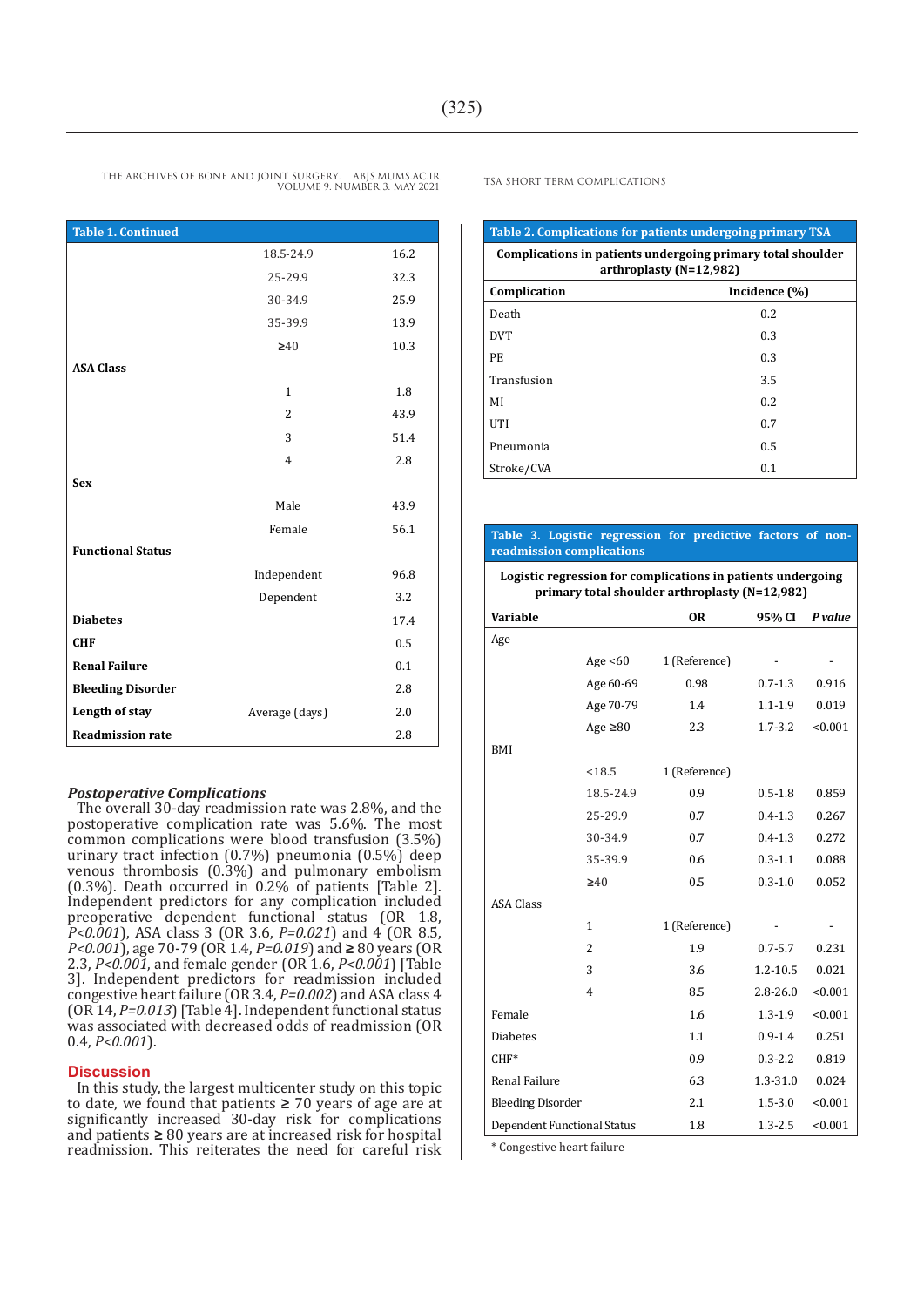tool in the early postoperative window. This has been demonstrated across previous NSQIP studies, case series, as well as data derived from a prospectively collected institution-wide total joint registry (5-7, 17,18). An increased ASA is not simply related to an increased risk of medical complication. In a series of 452 shoulders, Johnson *et al* found that patients with ASA class  $> 2$  had twice the odds of having surgical complications and had three times the odds of prosthesis failure (19). While it is not unexpected that the rate of adverse outcomes is higher in patients with a more severe ASA class, the findings of this study are in agreement with this trend. Interestingly, renal failure has not been previously demonstrated in the NSQIP literature to be a factor for either complications or readmission (5, 7, 10). We also found dependent functional status to be strongly associated with complications. This has been previously shown to predict hospital readmission and our findings corroborate this, as we have shown that independent functional status is associated with lower odds of readmission (11). Congestive heart failure and hypertension have also been shown to be independent factors associated with readmission (5, 10, 12, 20).

We found older age to be associated with both increased odds of complications and readmission after TSA. Waterman and colleagues found advanced age to be a predictor for mortality but not for other adverse events (10). Several articles did not find age to be an independent predictor of readmission or surgical complications, while others were limited by lack of age subgroup analysis (5-7). In a prospectively collected database of 5,494 shoulder arthroplasties, Wagner *et al*  found that reoperation rates decreased in a linear fashion with older ages (21). While older age was associated with a decreased risk of revision, patients >70 years of age did have a higher risk for thromboembolic events as compared to those < 70 years (21). In contrast, previous analysis of the Nationwide Inpatient Sample yielded no increased incidence of short-term post-op pulmonary embolism, infection, or cardiac complications between patients aged 51-79 and those **≥** 80 years (22). Despite the heterogeneity of the literature, providers must be mindful of the increasing body of literature which shows that age is an independent predictor of adverse events. This is particularly relevant as the incidence rate of shoulder arthroplasty in elderly patients continues to rise (15).

We found that female sex was associated with higher odds of complications but not of readmissions. Female sex was not a risk factor for readmission or adverse events in prior studies, from NSQIP analyses to case series (5, 6, 10). In fact, Lovy *et al* found that male sex was a significant risk factor for unplanned readmission and severe adverse events (7). While Knapp *et al* and Okoroha *et al* found comparable overall complication profiles between males and females, women underwent surgery at an older age, were more likely to be functionally dependent and more likely to have an ASA score of 3 or greater (23, 24). Women were also more likely to have worse pre-operative range of motion and outcome scores

THE ARCHIVES OF BONE AND JOINT SURGERY. ABJS.MUMS.AC.IR TSA SHORT TERM COMPLICATIONS VOLUME 9. NUMBER 3. MAY 2021

| Table 4. Logistic regression for predictive factors of readmission                                           |                |               |              |         |  |  |
|--------------------------------------------------------------------------------------------------------------|----------------|---------------|--------------|---------|--|--|
| Logistic regression for readmission in patients undergoing<br>primary total shoulder arthroplasty (N=12,982) |                |               |              |         |  |  |
| Variable                                                                                                     |                | <b>OR</b>     | 95% CI       | P value |  |  |
| Age                                                                                                          |                |               |              |         |  |  |
|                                                                                                              | Age $<60$      | 1 (Reference) |              |         |  |  |
|                                                                                                              | Age 60-69      | 0.9           | $0.6 - 1.3$  | 0.578   |  |  |
|                                                                                                              | Age 70-79      | 1.0           | $0.7 - 1.5$  | 0.826   |  |  |
|                                                                                                              | Age $\geq 80$  | 1.7           | $1.1 - 2.5$  | 0.014   |  |  |
| <b>BMI</b>                                                                                                   |                |               |              |         |  |  |
|                                                                                                              | < 18.5         | 1 (Reference) |              |         |  |  |
|                                                                                                              | 18.5-24.9      | 1.0           | $0.4 - 2.9$  | 0.991   |  |  |
|                                                                                                              | 25-29.9        | 0.9           | $0.3 - 2.7$  | 0.920   |  |  |
|                                                                                                              | 30-34.9        | 1.1           | $0.4 - 3.0$  | 0.905   |  |  |
|                                                                                                              | 35-39.9        | 0.8           | $0.3 - 2.2$  | 0.614   |  |  |
|                                                                                                              | $\geq 40$      | 1.3           | $0.4 - 3.7$  | 0.647   |  |  |
| <b>ASA Class</b>                                                                                             |                |               |              |         |  |  |
|                                                                                                              | $\mathbf{1}$   | 1 (Reference) |              |         |  |  |
|                                                                                                              | $\overline{2}$ | 4.9           | $0.6 - 38.7$ | 0.128   |  |  |
|                                                                                                              | 3              | 7.5           | 0.96-58.8    | 0.054   |  |  |
|                                                                                                              | 4              | 14.0          | 1.7-113.4    | 0.013   |  |  |
| Female gender                                                                                                |                | 1.0           | $0.8 - 1.2$  | 0.699   |  |  |
| <b>Diabetes</b>                                                                                              |                | 1.2           | $0.9 - 1.6$  | 0.150   |  |  |
| $CHF*$                                                                                                       |                | 3.4           | $1.6 - 7.2$  | 0.002   |  |  |
| <b>Bleeding Disorder</b>                                                                                     |                | 1.8           | $1.2 - 2.9$  | 0.010   |  |  |
| <b>Independent Functional Status</b>                                                                         |                | 0.4           | $0.3 - 0.6$  | < 0.001 |  |  |

\* Congestive Heart Failure

assessment to minimize complications in the elderly population, and for bundled care to reflect the elevated likelihood of an adverse event. Patients who undergo TSA increasingly fall into the  $> 70$  age bracket (15, 16). Dillon *et al* showed that female patients age 65-74 saw the highest growth in TSA utilization between 2005- 2013 (an 11% increase per year) followed by women ages 75-84 (16). Relatedly, we found that females were at increased risk of complication. We have redemonstrated increased risk in patients with CHF, and in those characterized pre-operatively as functionally dependent or ASA class 3 or 4. There was no significant difference between BMI groups and adverse event rates. Overall, our 30-day complication rates are in keeping with previously reported NSQIP figures, which reported on data from 2006-2011 (10), 2011-2013 (5), and 2009-2014 (7).

In concordance with our findings, multiple studies have found the American Society of Anesthesiologists (ASA) classes 3 and 4 to be an important predictive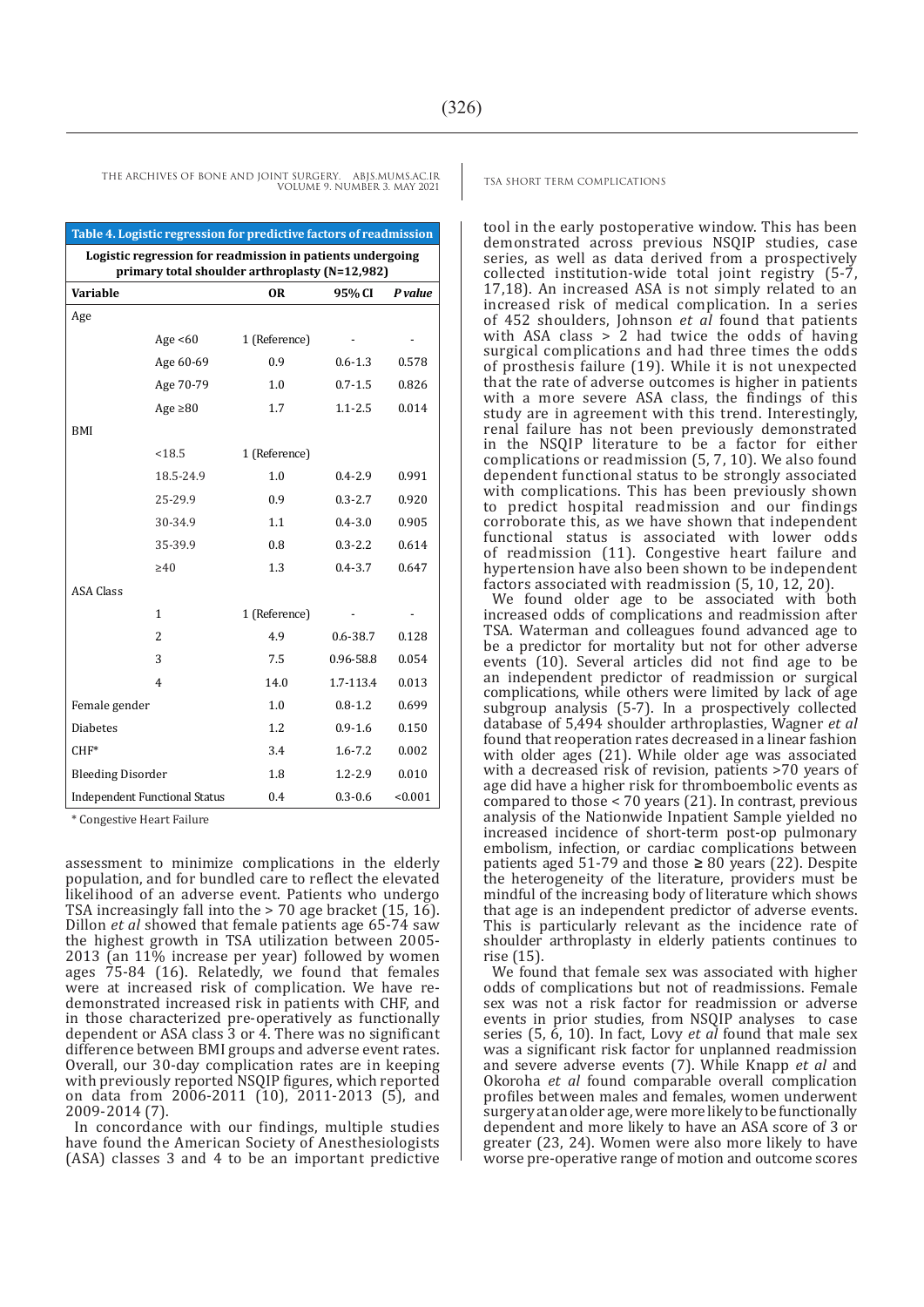THE ARCHIVES OF BONE AND JOINT SURGERY. ABJS.MUMS.AC.IR TSA SHORT TERM COMPLICATIONS

VOLUME 9. NUMBER 3. MAY 2021

than male patients (24). This reinforces the need for careful preoperative evaluation and discussion, as well as discharge planning.

BMI was not a predictor of 30-day adverse outcomes in our cohort. In most prior NSQIP studies, increased BMI has not been a significant factor for 30-day readmission or severe adverse events (5, 7, 10). In contrast, Wagner *et al's* analysis of an institutional joint registry found that increasing BMI was associated with an increased risk of revision, reoperation, revision for mechanical failure, and superficial infection at a mean follow-up time of eight years. The risk of revision increased in a linear fashion with increasing BMI—a 5% increased risk per 1 unit of BMI (25). An elevated risk of complications has also been found in superobese patients (BMI **≥** 50) (26). These studies—in concert with our findings demonstrate that the 30-day window may not capture the impact of BMI on the complications burden, whether mechanical or medical. This is important to appreciate when counseling patients, estimating risks, and constructing policy decisions or reimbursement

schedules for bundled care.<br>The identification of risk-predicting comorbid conditions can assist providers in pre-operative optimization, and inform both policy makers and payers when weighing risk stratification for cost containment. In a cost analysis of primary TSA, Kennon and colleagues found that 1-unit increase in ASA score was associated with a slight \$429 increase in index cost (17). This is likely reflective of increased pre-operative clearance testing and optimization (echocardiography, etc.). In contrast, postoperative readmissions had a substantial impact on cost, with readmission costs averaging 81% of the index arthroplasty cost (17). An understanding of the costs of each element of care and detailed information on the frequency of and reasons for readmission and reoperation are keys to developing bundled-payment initiatives. Amelioration of pre-operative risk can conceivably diminish the complication burden for patients with elevated risk scores or high-risk conditions, and thus minimize the massive costs associated with negative sequelae. In doing so providers can improve value for patients, where value is defined as the health outcomes achieved that matter to patients, relative to the cost of achieving those outcomes (3).

This study was not without limitations. While to our knowledge this is the largest NSQIP study to analyze short-term complications after TSA, our study did not investigate reoperation rates, or factors related to an extended length of hospital stay. Despite the growing interest surrounding performing outpatient TSA in carefully selected patients our analysis of the NSQIP database did not extend to this level of granularity (27).

As with any retrospective study, this study is limited by the accuracy of data entered into the database. There may be selection bias present as a result of systematic data entry errors (28, 29). Furthermore, alternative methods of handling missing data in the NSQIP database have been shown to significantly alter results (30). However, the NSQIP database has been shown to be a reliable database with a 95% success rate in data capture and inter-rater reliability for all variables (13). Reverse TSA has been shown to have increased rates of certain complications when compared with anatomic TSA, but these two procedures could not be differentiated in the NSQIP database because they share a CPT code (8, 9. While it is likely that complications occurred outside of the short-term timeframe utilized in this study, 30 days is the timeframe utilized by the Hospital Readmissions Reduction Program of the Affordable Care Act, for reduced reimbursement penalties (11). The NSQIP database is not a perfectly scaled representation of the population of the United States, but there has been a steady and significant increase in the number of participating institutions over previous years (14). Nevertheless, the results of this study, the largest multicenter study to date on this topic, show which comorbidities place patients at the highest risk of short-term complications following TSA.

Patients greater than 70 years of age are at significantly increased 30-day risk for complications and readmission. Female sex, ASA class 3 or 4, patient functional status, and the presence of CHF or renal failure must also be considered. We did not find differences in short-term outcomes between BMI groups. These findings highlight the importance of preoperative medical optimization and patient shareddecision making prior to undergoing TSA.

*Disclosure:* The authors report no conflict of interest concerning the materials or methods used in this study, or the findings specified in this paper.

Henry M. Fox MA<sup>1</sup> Matthew J. Best MD<sup>2</sup> Jacob D. Mikula MD<sup>2</sup> Keith T. Aziz MD2 Uma Srikumaran MD MBA<sup>2</sup> 1 Department of Orthopaedics and Rehabilitation, Oregon Health and Science University, Portland, OR, USA 2 Department of Orthopaedic Surgery, Johns Hopkins Hospital, Baltimore, MD, USA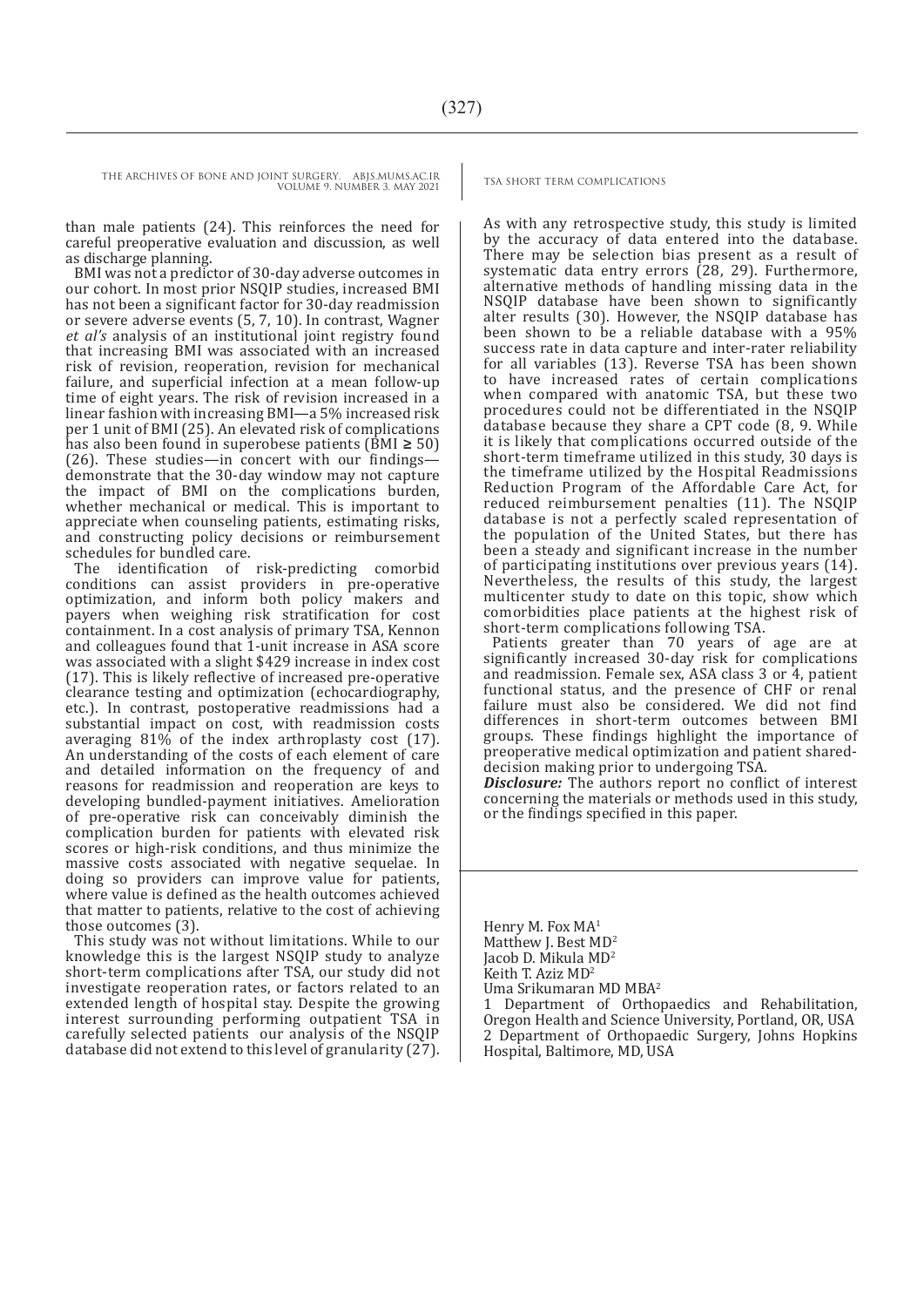VOLUME 9. NUMBER 3. MAY 2021

THE ARCHIVES OF BONE AND JOINT SURGERY. ABJS.MUMS.AC.IR TSA SHORT TERM COMPLICATIONS

#### **References**

- 1. Kim SH, Wise BL, Zhang Y, Szabo RM. Increasing incidence of shoulder arthroplasty in the United States. JBJS. 2011; 93(24):2249-54.
- 2. Padegimas EM, Maltenfort M, Lazarus MD, Ramsey ML, Williams GR, Namdari S. Future patient demand for shoulder arthroplasty by younger patients: national projections. Clinical Orthopaedics and Related Research®. 2015; 473(6):1860-7.
- 3. Porter ME, Lee TH. The strategy that will fix health care. Harvard business review. 2013; 91(12):24-.
- 4. FastStats Health Expenditures. Centers for Disease Control and Prevention [Internet]. Available from: https://www.cdc.gov/nchs/fastats/health-expenditures.htm
- 5. Belmont Jr PJ, Kusnezov NA, Dunn JC, Bader JO, Kilcoyne K, Waterman BR. Predictors of hospital readmission after total shoulder arthroplasty. Orthopedics. 2017; 40(1):e1-0.
- 6. Leschinger T, Raiss P, Loew M, Zeifang F. Total shoulder arthroplasty: risk factors for intraoperative and postoperative complications in patients with primary arthritis. Journal of Shoulder and Elbow Surgery. 2017; 26(3):e71-7.
- 7. Lovy AJ, Keswani A, Beck C, Dowdell JE, Parsons BO. Risk factors for and timing of adverse events after total shoulder arthroplasty. Journal of Shoulder and Elbow Surgery. 2017; 26(6):1003-10.
- 8. Mahoney A, Bosco III JA, Zuckerman JD. Readmission after shoulder arthroplasty. Journal of Shoulder and Elbow Surgery. 2014; 23(3):377-81.
- 9. Schairer WW, Zhang AL, Feeley BT. Hospital readmissions after primary shoulder arthroplasty. Journal of shoulder and elbow surgery. 2014; 23(9):1349-55.
- 10.Waterman BR, Dunn JC, Bader J, Urrea L, Schoenfeld AJ, Belmont Jr PJ. Thirty-day morbidity and mortality after elective total shoulder arthroplasty: patientbased and surgical risk factors. Journal of shoulder and elbow surgery. 2015; 24(1):24-30.
- 11.Cvetanovich GL, Bohl DD, Frank RM, Verma NN, Cole BJ, Nicholson GP, et al. Reasons for Readmission Following Primary Total Shoulder Arthroplasty. American journal of orthopedics (Belle Mead, NJ). 2018; 47(7).
- 12.Anthony CA, Westermann RW, Gao Y, Pugely AJ, Wolf BR, Hettrich CM. What are risk factors for 30 day morbidity and transfusion in total shoulder arthroplasty? A review of 1922 cases. Clinical Orthopaedics and Related Research®. 2015; 473(6): 2099-105.
- 13.Shiloach M, Frencher Jr SK, Steeger JE, Rowell KS, Bartzokis K, Tomeh MG, et al. Toward robust information: data quality and inter-rater reliability in the American College of Surgeons National Surgical Quality Improvement Program. Journal of the American College of Surgeons. 2010; 210(1):6-16.
- 14.ACS NSQIP Participant Use Data File. [Internet].

2018. Available from: https://www.facs.org/qualityprograms/acs-nsqip/participant-use.

- 15.Dillon MT, Chan PH, Inacio MC, Singh A, Yian EH, Navarro RA. Yearly trends in elective shoulder arthroplasty, 2005–2013. Arthritis care & research. 2017; 69(10):1574-81.
- 16.Issa K, Pierce CM, Pierce TP, Boylan MR, Zikria BA, Naziri Q, et al. Total shoulder arthroplasty demographics, incidence, and complications-a incidence, and complications-a nationwide inpatient sample database study. Surg Technol Int. 2016; 29:240-6.
- 17.Kennon JC, Songy CE, Marigi E, Visscher SL, Larson DR, Borah BJ, et al. Cost analysis and complication profile of primary shoulder arthroplasty at a highvolume institution. Journal of Shoulder and Elbow Surgery. 2020.
- 18.Singh JA, Sperling JW, Cofield RH. Ninety day mortality and its predictors after primary shoulder arthroplasty: an analysis of 4,019 patients from 1976-2008. BMC musculoskeletal disorders. 2011; 12(1):231.
- 19.Johnson CC, Sodha S, Garzon-Muvdi J, Petersen SA, McFarland EG. Does preoperative American Society of Anesthesiologists score relate to complications after total shoulder arthroplasty? Clinical Orthopaedics and Related Research®. 2014; 472(5):1589-96.
- 20.Basques BA, Gardner EC, Toy JO, Golinvaux NS, Bohl DD, Grauer JN. Length of stay and readmission after total shoulder arthroplasty: an analysis of 1505 cases. Am J Orthop (Belle Mead NJ) .2015; 44(8):E268-71.
- 21.Wagner ER, Houdek MT, Schleck CD, Harmsen WS, Sánchez-Sotelo J, Cofield R, et al. The role age plays in the outcomes and complications of shoulder arthroplasty. Journal of Shoulder and Elbow Surgery. 2017; 26(9):1573-80.
- 22.Griffin JW, Hadeed MM, Novicoff WM, Browne JA, Brockmeier SF. Patient age is a factor in early outcomes after shoulder arthroplasty. Journal of shoulder and elbow surgery. 2014; 23(12):1867-71.
- 23.Knapp BM, Botros M, Sing DC, Curry EJ, Eichinger JK, Li X. Sex differences in complications and readmission rates following shoulder arthroplasty in the United States. JSES international. 2020; 4(1):95-9.
- 24.Okoroha KR, Muh S, Gabbard M, Evans T, Roche C, Flurin PH, et al. Early outcomes of shoulder arthroplasty according to sex. JSES open access. 2019; 3(1):43-7.
- 25.Wagner ER, Houdek MT, Schleck C, Harmsen WS, Sanchez-Sotelo J, Cofield R, et al. increasing body mass index is associated with worse outcomes after shoulder arthroplasty. JBJS. 2017; 99(11):929-37.
- 26.Werner BC, Burrus MT, Browne JA, Brockmeier SF. Superobesity (body mass index> 50 kg/m2) and complications after total shoulder arthroplasty: an incremental effect of increasing body mass index. Journal of Shoulder and Elbow Surgery. 2015; 24(12):1868-75.
- 27.Cancienne JM, Brockmeier SF, Gulotta LV, Dines DM,